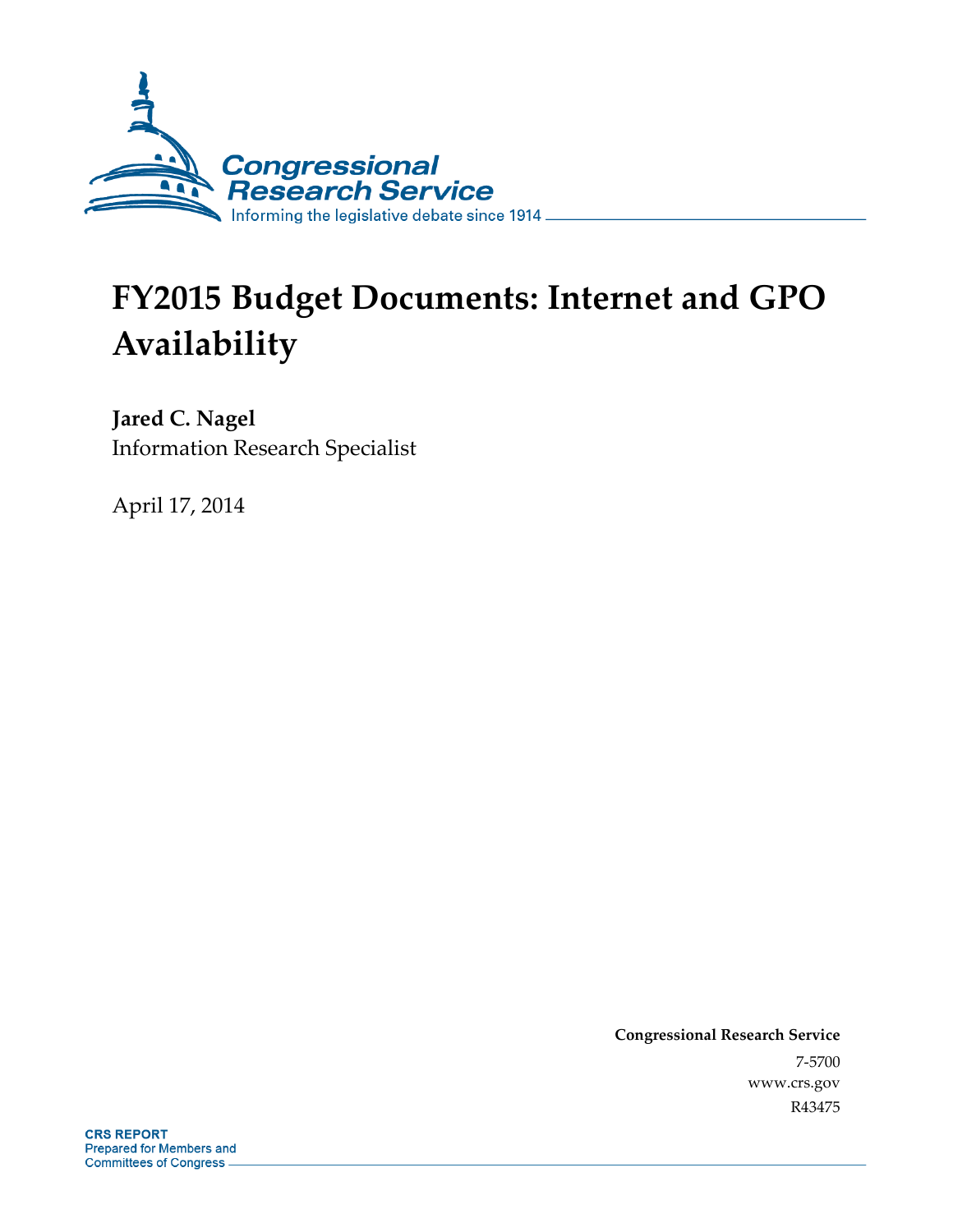### **Summary**

Every year the President submits a series of volumes to Congress containing the President's proposed budget for the coming fiscal year. The President's submission is required on or after the first Monday in January but not later than the first Monday in February.

This report provides brief descriptions of the budget volumes and related documents, together with Internet addresses, Government Printing Office (GPO) stock numbers, and prices for obtaining print copies of these publications. It also explains how to find the locations of government depository libraries, which can provide both printed copies for reference use and Internet access to the online versions. This report will be updated as events warrant.

Please note that neither the Congressional Research Service (CRS) nor the Library of Congress (LOC) distributes print copies of the budget documents.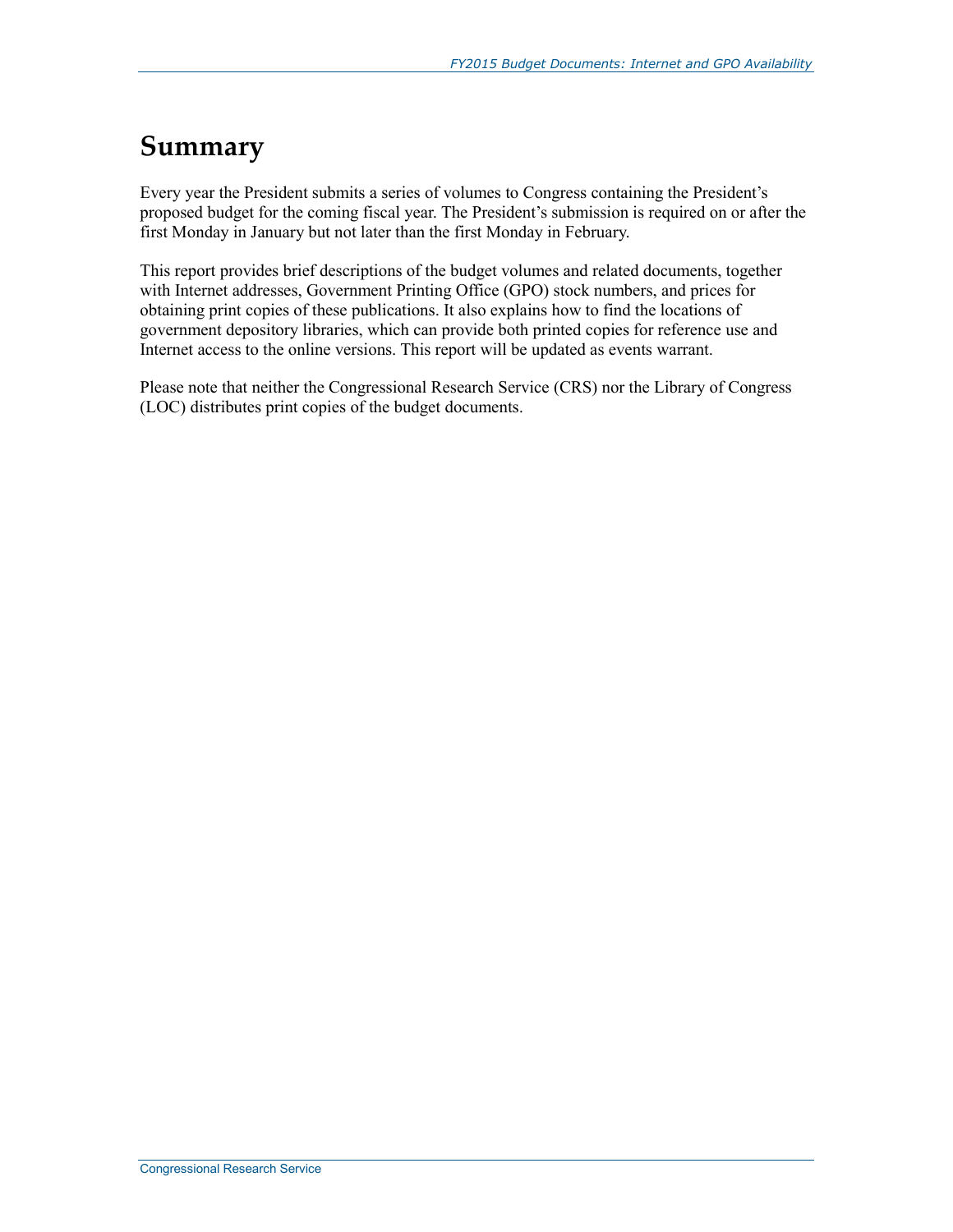## **Contents**

| Analytical Perspectives, Budget of the United States Government, Fiscal Year 2015 2 |  |
|-------------------------------------------------------------------------------------|--|
|                                                                                     |  |
| Historical Tables, Budget of the United States Government, Fiscal Year 2015         |  |
|                                                                                     |  |
|                                                                                     |  |
|                                                                                     |  |
|                                                                                     |  |
|                                                                                     |  |
|                                                                                     |  |
|                                                                                     |  |
|                                                                                     |  |
|                                                                                     |  |
|                                                                                     |  |
|                                                                                     |  |
|                                                                                     |  |
|                                                                                     |  |
|                                                                                     |  |

### **Contacts**

|--|--|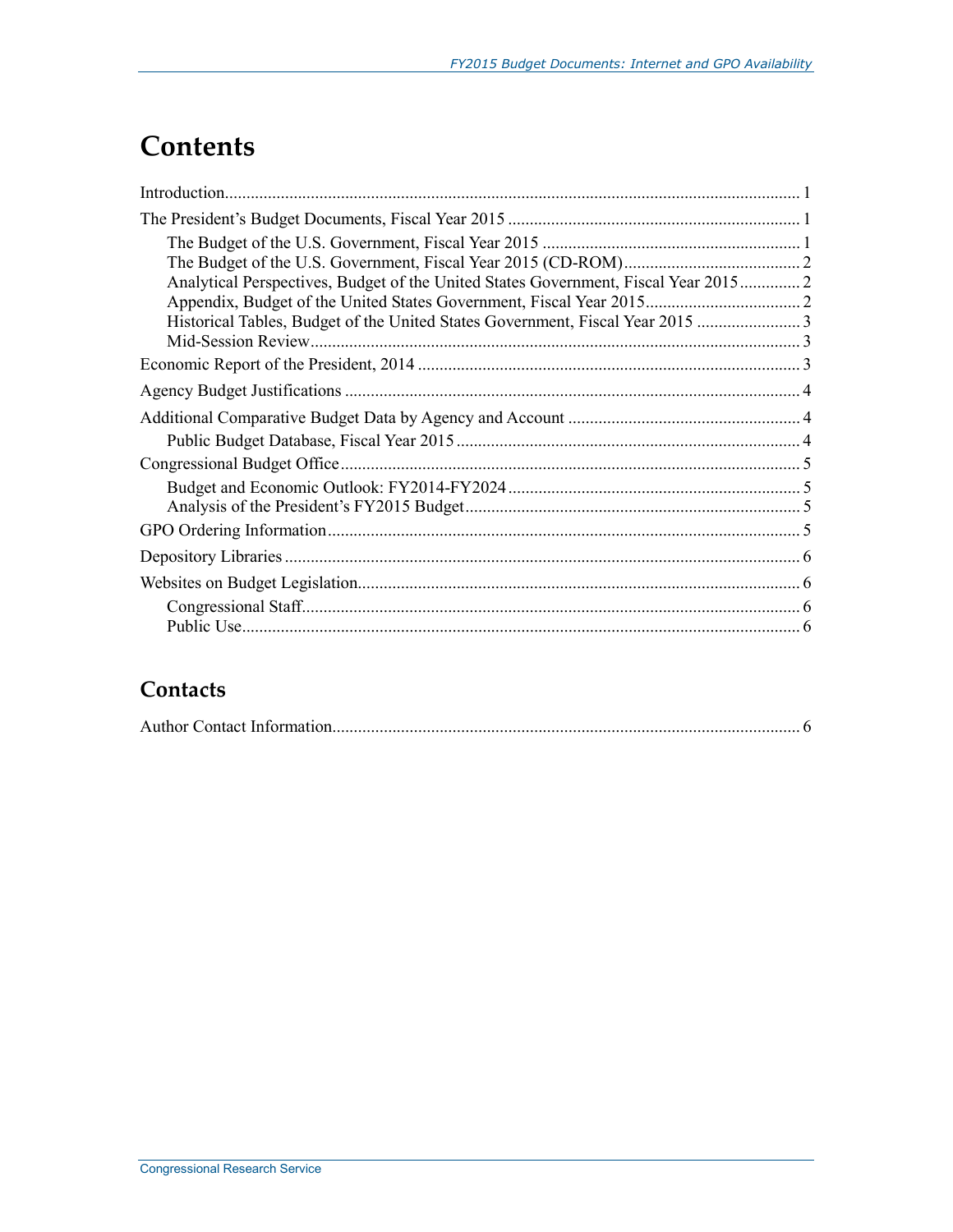# **Introduction**

The President's budget for FY2015 consists of a multivolume set of materials issued by the Office of Management and Budget (OMB). The materials contain information on new budget proposals, summary tables, detailed financial information on individual programs and accounts, economic analysis, historical data, explanations of the budget processes, and supporting documents. Every year the President submits these materials to Congress at the start of the budget cycle for the next fiscal year. The President's submission is required on or after the first Monday in January but no later than the first Monday in February (31 U.S.C. §1105a). The FY2015 Budget materials were submitted in two releases on March 4, 2014, and March 10, 2014.<sup>1</sup>

Other budget-related documents include the annual *Economic Report of the President*, issued in March by the Council of Economic Advisors, and the *Budget and Economic Outlook*, an annual publication issued by the Congressional Budget Office (CBO). Details on these publications are included in this report.

## **The President's Budget Documents, Fiscal Year 2015**

Both OMB and the Government Printing Office (GPO) provide Internet access to the main and supporting budget documents, spreadsheet files, the public budget database, and budget amendments and supplementals proposed by the President: see http://www.whitehouse.gov/omb/ budget and http://www.gpo.gov/fdsys/browse/collectionGPO.action?collectionCode=BUDGET, respectively.

Information on purchasing print copies of these documents appears below, along with a brief description of the contents of each document. OMB provides additional summary table information on agency budgets and key issues in the form of fact sheets, found at http://www.whitehouse.gov/omb/budget\_factsheets\_key.

#### **The Budget of the U.S. Government, Fiscal Year 2015**

The annual Budget submission contains information, charts, and graphs pertaining to the President's new budget proposals and overviews of government activities by agency and topic (e.g., "National Intelligence Program" and "Creating a 21st Century Government"). Summary tables (pp. 161-208) contain projections of budget baselines, receipts, and outlays; deficits; debt; discretionary spending; and economic projections from FY2013 to FY2024. Federal programs that have been recommended by the Administration for termination or reduction are detailed in the document entitled *Cuts, Consolidations, and Savings*, available at http://www.whitehouse.gov/sites/default/files/omb/budget/fy2015/assets/ccs.pdf.

(GPO stock number 041-001-00705-9, 218 pages)

<sup>1</sup> 1 For additional information on the timing of the Presidential Budget submission see CRS Report R43163, *The President's Budget: Overview of Structure and Timing of Submission to Congress*, by Michelle D. Christensen. Transcripts of a White House press conference noting a delay in the FY2015 Budget release are available at http://www.whitehouse.gov/the-press-office/2014/02/04/press-briefing-press-secretary-jay-carney-242014.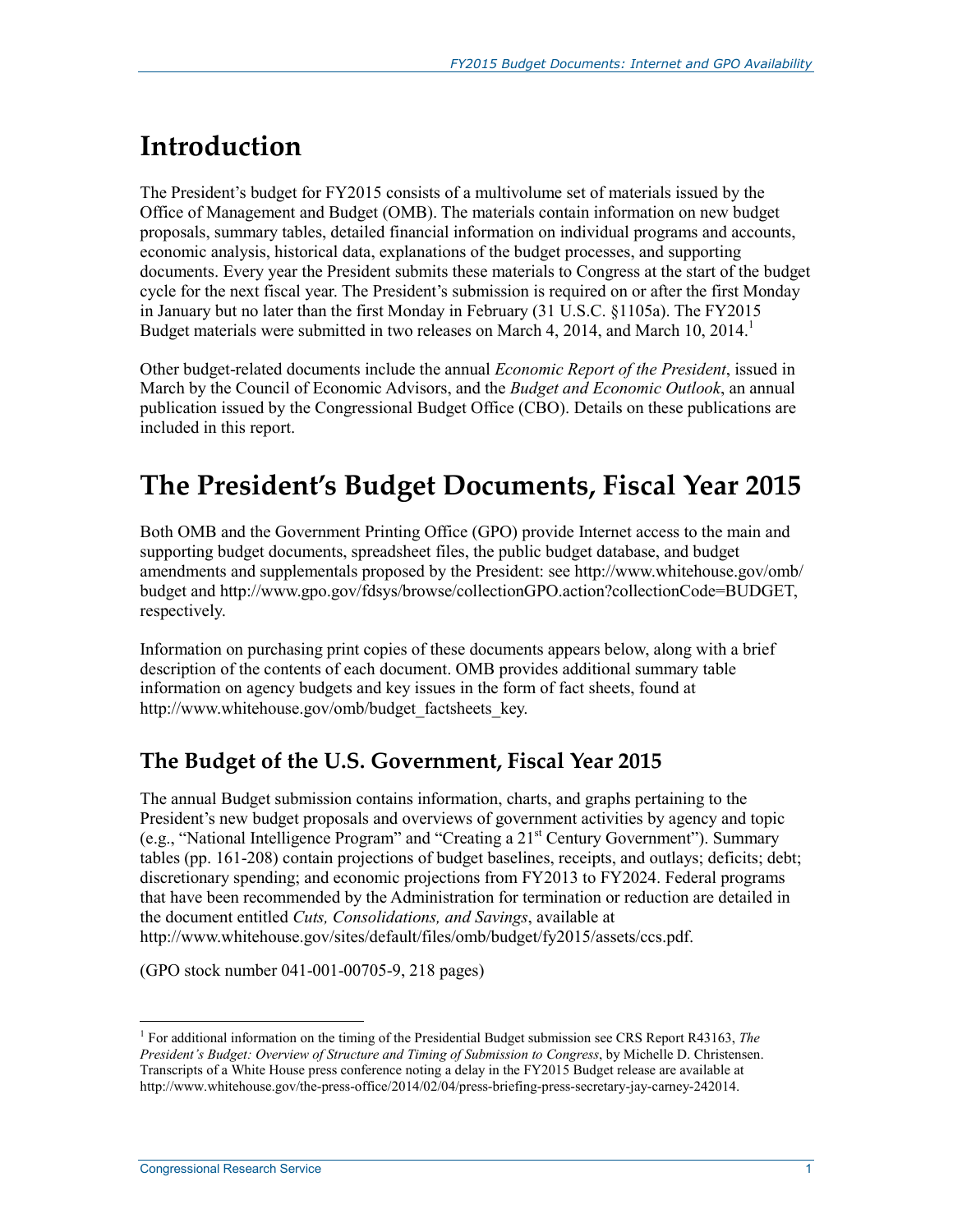#### **The Budget of the U.S. Government, Fiscal Year 2015 (CD-ROM)**

The *FY2015 Budget* CD-ROM contains the full content of the budget documents and most supporting documents for the budget in PDF files. Some data files are also included in spreadsheet format. The CD-ROM provides software to search, display, and print.

(GPO stock number 041-001-00703-2, \$28)

### **Analytical Perspectives, Budget of the United States Government, Fiscal Year 2015**

This volume includes economic, accounting, and crosscutting analyses of government programs and activities designed to highlight specific subject areas and places the budget in perspective. It also includes information on federal receipts and collections, analysis of federal spending, detailed information on federal borrowing and debt, baseline or current service estimates, and other technical presentations. Chapter 15, "Aid to State and Local Governments," contains a series of tables (pp. 243-290) that provide selected grant and other federal assistance data by state.

The *FY2015 Analytical Perspectives* volume contains supplemental materials including tables showing the budget by agency and account and by function, sub-function, and program.<sup>2</sup> The supplemental materials also include data on direct and guaranteed loan transactions of the federal government. The supplemental material is available on a CD-ROM, in the printed document, or on the GPO website at http://www.gpo.gov/fdsys/browse/collectionGPO.action?collectionCode= BUDGET.

(GPO stock number 041-001-00706-7, \$55, 430 pages)

#### **Appendix, Budget of the United States Government, Fiscal Year 2015**

Designed primarily for the use of the House and Senate appropriations committees, the *FY2015 Appendix* contains more detailed financial information on individual programs and appropriations accounts than any of the other budget documents submitted by the President. For each agency it provides the following:

- Proposed text of the appropriation language;
- Budget schedules for each account;
- New legislative proposals;
- Explanations of the work to be performed and the funds needed; and
- Proposed general provisions applicable to the appropriations of entire agencies or groups of agencies.

 2 The President's FY2015 budget includes a "Glossary of Budget Terms" within *Analytical Perspectives*. See pp. 107- 110.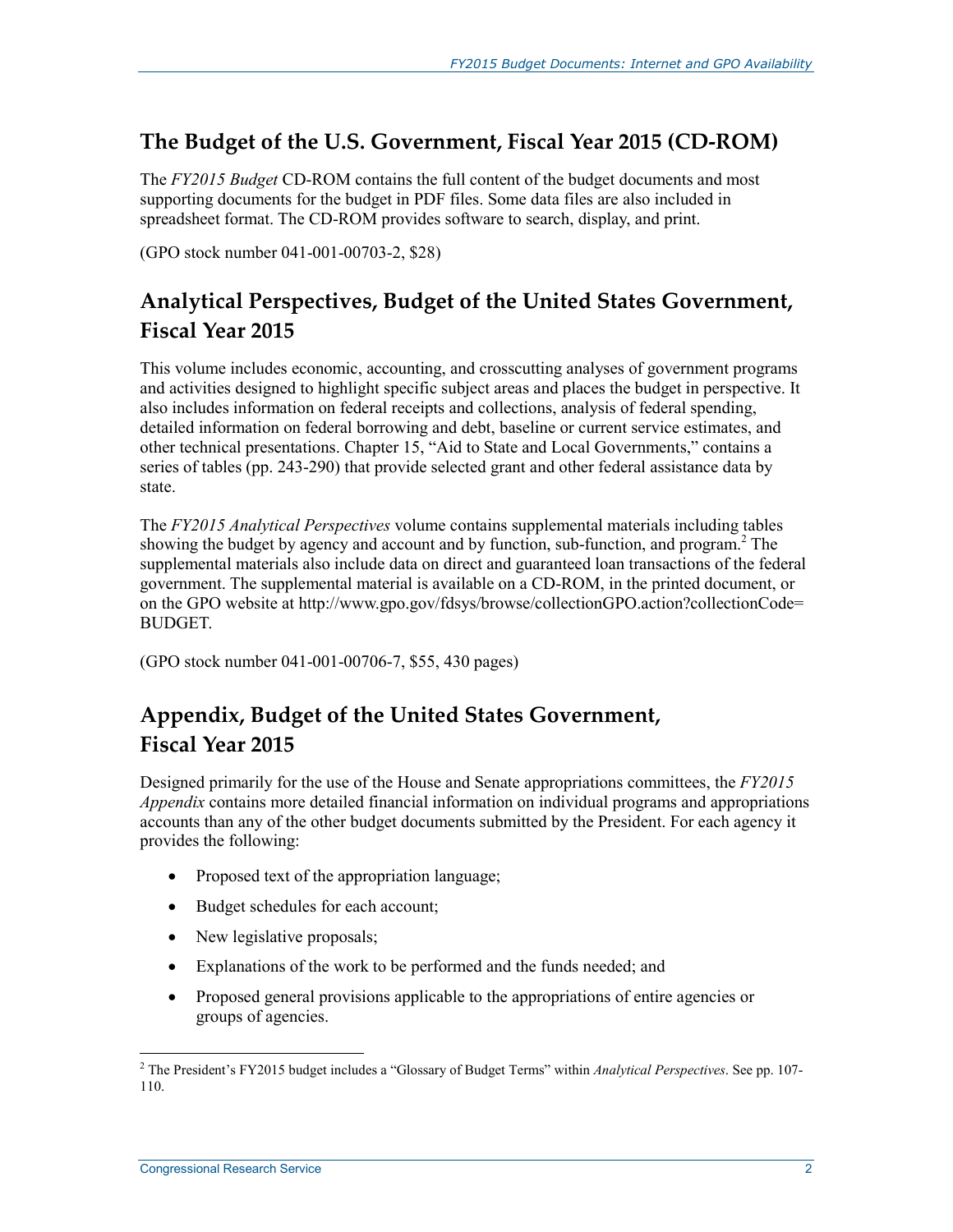Typically, these elements are distinguished by varying font, so that proposed appropriations (italics) and prior year funding (brackets) can be compared at a glance:

For necessary expenses of the Office of Inspector General in carrying out the provisions of the Inspector General Act of 1978 (5 U.S.C. App.), [\$115,437,000] *\$121,457,000*; of which not to exceed \$300,000 may be used for certain confidential operational expenses, including the payment of informants, to be expended at the direction of the Inspector General. (*Department of Homeland Security Appropriations Act, 2014*.)3

(GPO stock number 041-001-00707-5, \$78, 1,438 pages)

### **Historical Tables, Budget of the United States Government, Fiscal Year 2015**

These detailed tables cover budget deficit/surplus, outlays, receipts, discretionary and mandatory spending, federal debt, federal employment, payments for individuals, spending by function and agency, and grants to states and local governments. This volume provides some data from 1940 (or earlier) and estimates through FY2019. Historical data are adjusted by OMB to be consistent with data in the FY2015 Budget and to provide comparability over time.

(GPO stock number 041-001-00704-1, \$50, 372 pages)

#### **Mid-Session Review**

OMB issues revised estimates of budget receipts, outlays and budget authority in the *Mid-Session Review*. This annual document is typically released in the summer following the President's Budget submission. The FY2015 document is not currently available, but should be available in the summer on the OMB website.

(GPO stock number and ordering information not yet available)

### **Economic Report of the President, 2014**

This year's annual *Economic Report of the President*, transmitted to Congress in March 2014, presents the Administration's report on its economic policies and contains the annual report of the Council of Economic Advisors. The report is available from the Council of Economic Advisors website at http://www.whitehouse.gov/sites/default/files/docs/

full 2014 economic report of the president.pdf. It presents an overview of the nation's economic progress using text and extensive data appendices. Appendix B of the *Economic Report* includes current and historical statistics on major aspects of economic activity (pp. 359-396). Statistics include national income and expenditures from 1965 to 2013, government finance, population, employment, wages, productivity, prices, debt measures, corporate finance, and international statistics.

 3 Department of Homeland Security, Office of Inspector General, from p. 509 of the *FY2015 Budget Appendix*.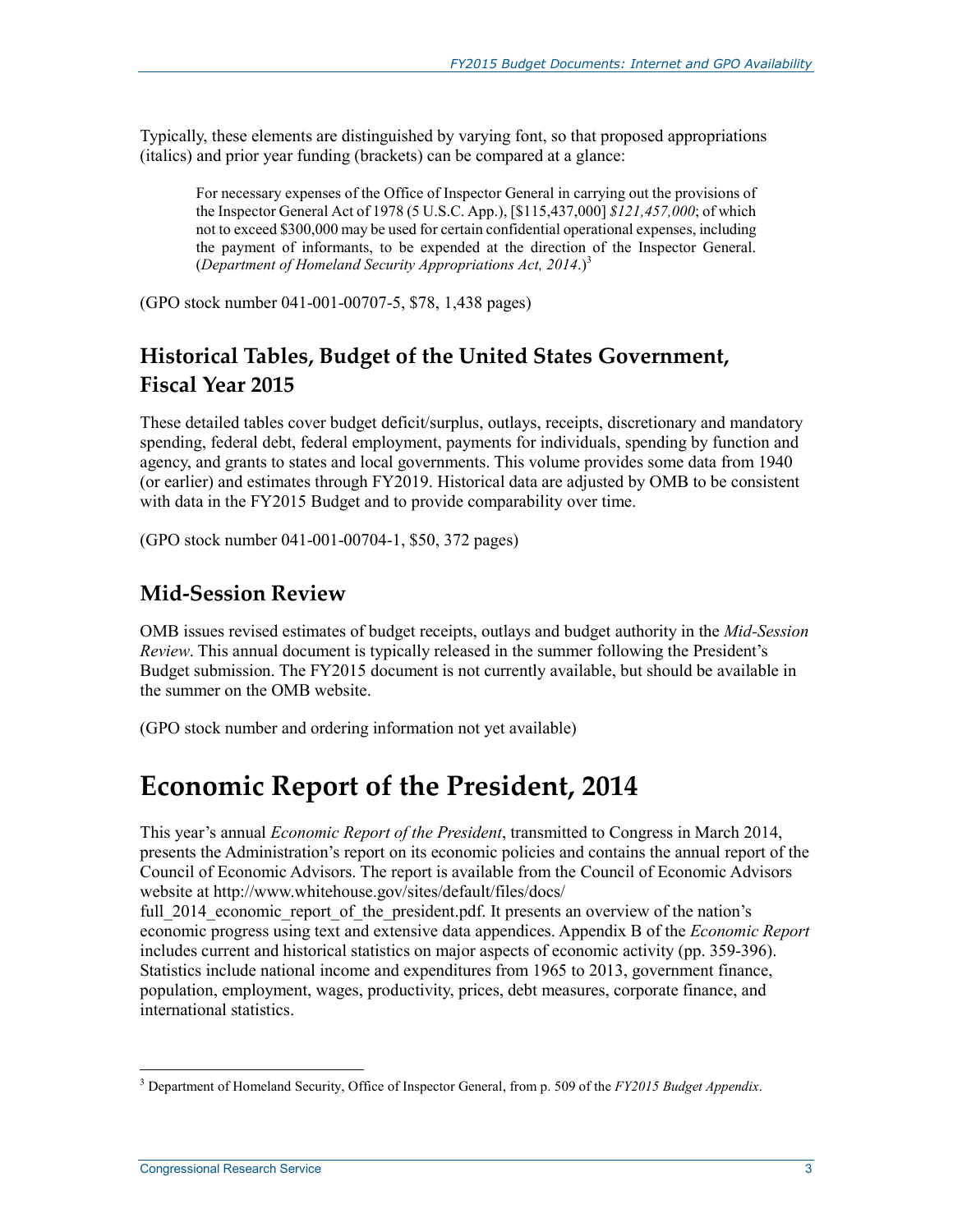The report is also available from the GPO website at http://www.gpo.gov/fdsys/browse/ collection.action?collectionCode=ERP. A searchable database of the *Economic Report of the President* for each year from 1995 to the present is also available at this site. Spreadsheet files from Appendix B of the report can be accessed at http://www.gpo.gov/fdsys/browse/ collection.action?collectionCode=ERP&browsePath=2014&isCollapsed=false& leafLevelBrowse=false&isDocumentResults=true&ycord=0.

(GPO stock number 040-000-00791-1, \$47, 396 pages)

## **Agency Budget Justifications**

After the President's budget documents are released in February, Congress begins to hold hearings on agency budget requests. Agencies must submit their budget justifications to the appropriations subcommittees holding the hearings. Budget justifications generally contain more detailed descriptions of an agency's proposals and programs than are provided in the President's budget documents. As mandated by OMB in Section 22.6 of the 2006 edition of *Circular A-11* and subsequent editions, beginning with the FY2008 budget cycle, executive agencies are required to post their congressional budget justification materials on the Internet within two weeks of transmittal to Congress.<sup>4</sup>

Typically, administration budget requests appear along with actual numbers for the immediate previous fiscal year. The content and structure of these submissions may vary and some materials may not correspond exactly with the data and information provided to Congress in other fiscal years.<sup>5</sup> A short overview on the agency budget justification request can be found within CRS Report RS20268, *Agency Justification of the President's Budget*, by Michelle D. Christensen.

FY2015 Budget justification documents for each executive agency may be accessed through CRS Report R43470, *Selected Agency Budget Justifications for FY2015*, by Justin Murray.

# **Additional Comparative Budget Data by Agency and Account**

#### **Public Budget Database, Fiscal Year 2015**

OMB maintains a publicly accessible database in Excel and comma delimited format called the *Public Budget Database*. This resource provides account level detail data on budget authority for

1

<sup>&</sup>lt;sup>4</sup> Each summer, OMB issues instructions to all federal executive departments and agencies on submitting budget data and materials for inclusion in the President's budget documents. These instructions are in a document entitled *Circular No. A-11: Preparation, Submission, and Execution of the Budget*. Circular A-11 is available on the White House website at http://www.whitehouse.gov/omb/circulars\_a11\_current\_year\_a11\_toc. See Section 22.6.

<sup>&</sup>lt;sup>5</sup> Additional data may also be available directly from the agencies themselves via listed congressional liaison or governmental affairs contacts in CRS Report 98-446, *Congressional Liaison Offices of Selected Federal Agencies*, by Audrey Celeste Crane-Hirsch. A listing of agencies included within each of the 12 regular appropriations bills is available in CRS Report R40858, *Locate an Agency or Program Within Appropriations Bills*, by Justin Murray.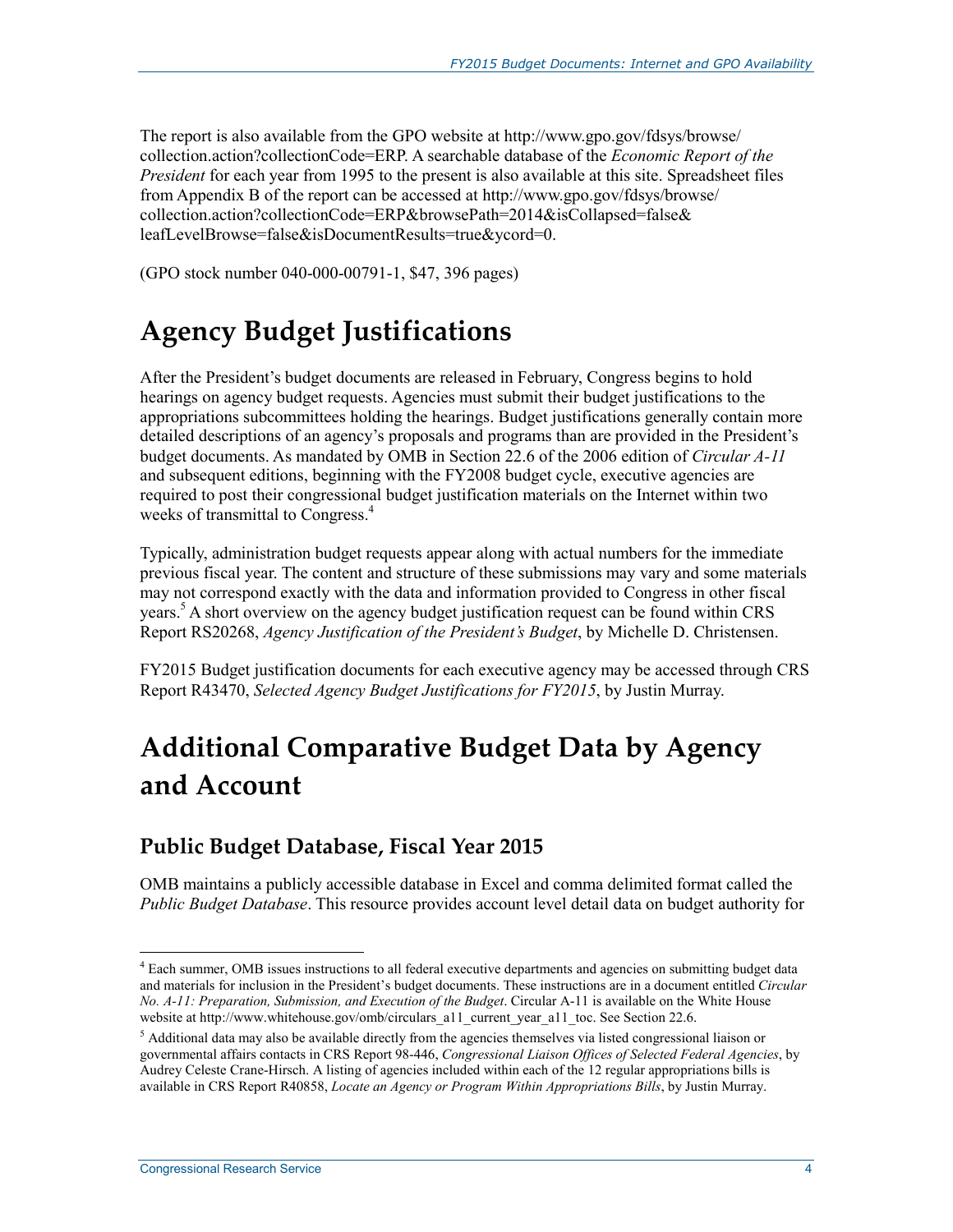the years FY1976 to FY2019, $^6$  and budget outlays and budget receipts for FY1962 to FY2019. This resource is available on the GPO FY2015 Budget website at http://www.gpo.gov/fdsys/ browse/collectionGPO.action?collectionCode=BUDGET. A user's guide in PDF format is also available on this site by clicking on the expandable tab for the document.

# **Congressional Budget Office**

#### **Budget and Economic Outlook: FY2014-FY2024**

CBO's baseline budget projections span 11 fiscal years in its reports. The *Budget and Economic Outlook* includes separate chapters on the economic outlook, outlays, and receipts. The data and projections cover FY2014 through FY2024. This document, released in February 2014, also includes discussions on current economic conditions. The report is available on the CBO website at http://www.cbo.gov/publication/45010. The website also includes underlying data, supplemental material, and baseline projections. CBO issues an annual summer update of the Budget and Economic Outlook with adjusted projections. This document and other budget and economic information, including CBO's monthly budget review are available at http://www.cbo.gov/topics/budget.

(GPO stock number 052-070-07671-2, \$32, 175 pages)

#### **Analysis of the President's FY2015 Budget**

This report provides an analysis of the President's budgetary proposals and CBO's updated baseline budget projections. The FY2015 report is available at http://www.cbo.gov/publication/45230.

(GPO ordering information is currently not available.)

## **GPO Ordering Information**

Printed copies of budget documents are available for purchase from GPO by the following methods.

- Online at the GPO website, at http://bookstore.gpo.gov/catalog/budgeteconomy/federal-budgets-year
- By telephone, (866) 512-1800 or (202) 512-0132
- By fax,  $(202)$  512-2104
- By mail (check or money order), addressed to U.S. Government Printing Office, P.O. Box 979050, St. Louis, MO 63197-9000

<u>.</u>

<sup>&</sup>lt;sup>6</sup> Budget authority data includes actual budget authority through FY2013 and estimates for FY2014 through FY2019.